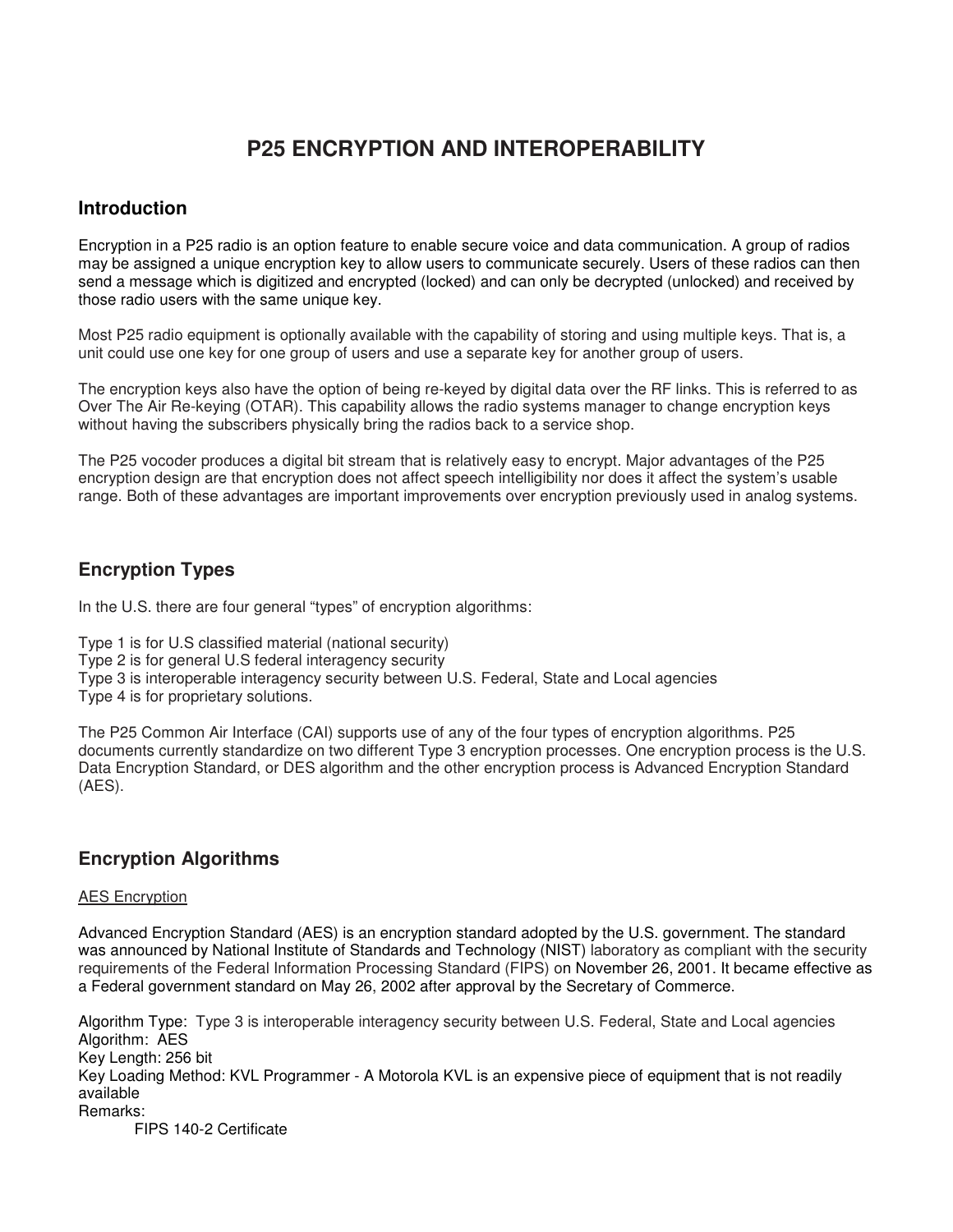#### Supported by OTAR (Over-The-Air-Rekeying)

#### DES Encryption

The Data Encryption Standard (DES) is an encryption that was selected by the National Bureau of Standards as an official Federal Information Processing Standard (FIPS) for the United States in 1976 and which has subsequently enjoyed widespread use internationally.

DES is now considered to be insecure for many applications. In recent years, the cipher has been superseded by the Advanced Encryption Standard (AES). Furthermore, DES has been withdrawn as a standard by the National Institute of Standards and Technology (formerly the National Bureau of Standards).

Algorithm Type: Type 3 is interoperable interagency security between U.S. Federal, State and Local agencies Algorithm: DES

Key Length: 56 bit

Key Loading Method: KVL Programmer - A Motorola KVL is an expensive piece of equipment that is not readily available

Remarks:

No longer has a FIPS certificate Supported by OTAR (Over-The-Air-Rekeying)

#### ADP Encryption

ADP is a Motorola patented and proprietary encryption standard. It is not a published federally certified encryption that any manufacturer could use. Therefore, it cannot be used to communicate securely with other brand of radios except Motorola. It is designed as a cheap implementation of encryption to prevent casual eves dropping. ADP software encryption isn't as secure as DES or AES.

ADP is loaded by the customer programming software so if a radio is stolen and the thief has the customer programming software they can read the system key. ADP is not supported by the P25 OTAR (Over-The-Air-Rekeying) so if the key does get out, there's no easy way to "fix" everything. All the radios must be returned to the shop to be rekeyed.

Algorithm Type: Type 4 is for proprietary solutions Algorithm: RC4 Key Length: 40 bit Key Loading Method: CPS (Customer Programming Software) Remarks: No FIPS certificate Not supported by OTAR (Over-The-Air-Rekeying)

### **Encryption Algorithms Supported by 700/800 MHz P25 Trunking Radio Manufacturers**

|                                                                           | Encryption algorithms supported by 700 MHz P25 trunking radio manufacturers |                   |            |             |         |               |
|---------------------------------------------------------------------------|-----------------------------------------------------------------------------|-------------------|------------|-------------|---------|---------------|
| <b>Encryption Algorithms</b>                                              | <b>Motorola</b>                                                             | <b>EF Johnson</b> | Harris     | <b>Tait</b> | Kenwood | <b>Thales</b> |
| AES (Federal government<br>encryption standard)                           | <b>AES</b>                                                                  | AES               | AES        | AES         | AES     | <b>AES</b>    |
| DES (Former federal<br>government encryption<br>standard replaced by AES) | DES.                                                                        | DES               | <b>DES</b> | DES.        | DES     | DES           |
| ADP (Motorola proprietary<br>encryption)                                  | <b>ADP</b>                                                                  |                   |            |             |         |               |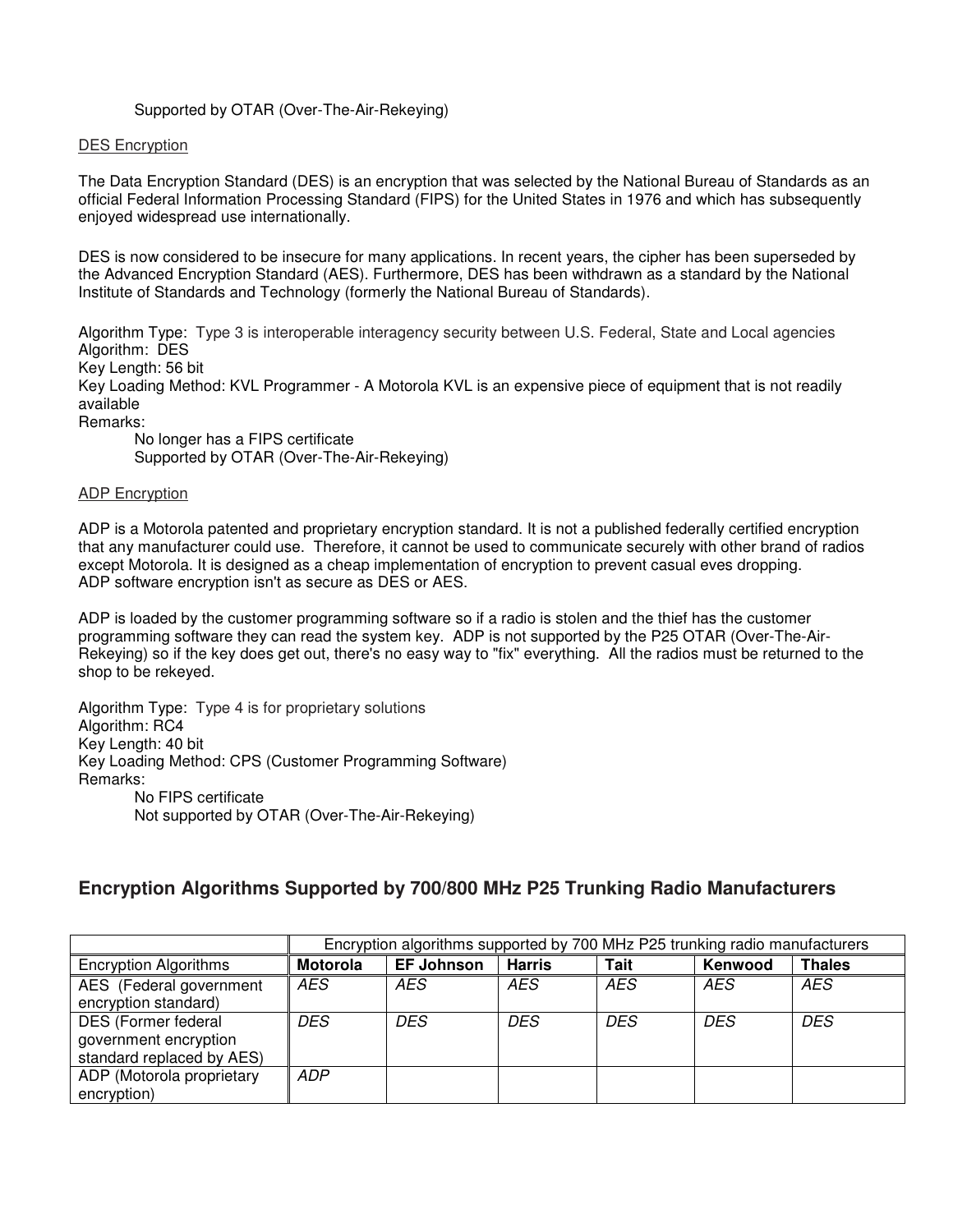# **APCO Project 25 (P25) Standard Requires AES Encryption for Interoperability Purposes**

"For interoperability purposes, all Project 25 equipment implementing Type 3 encryption shall utilize the Advanced Encryption S algorithm. Key length for the AES shall be 256 bits."

APCO PROJECT 25, STATEMENT OF REQUIREMENTS, (P25 SoR), March 3, 2010, Section 4.1.1.1

### **AES Encryption Must be Used by the Federal Government**

"5.1 Encryption Services - Several encryption algorithms are available for use with P25 systems. The oldest algorithm, for which there are P25 standards documents, is Data Encryption Standard (DES). This particular algorithm is no longer endorsed (after May 2005) by the Federal Government for secure communications. The most recently endorsed algorithm is Advanced Encryption Standard (AES) and must be used by all Federal agency communications systems beyond May 2007. The recommendation has been that State and local agencies also transition to AES to ensure interoperability."

Project 25 Documents & Standards Reference, Public Safety Communications Research, U.S. Department of **Commerce** http://www.pscr.gov/outreach/p25dsr/menu\_top/downloads/p25dsr.pdf

### **National Emergency Communication Plan Recommends AES for State, Local, and Tribal Emergency Responders**

"Initiative 4.4: Implement the Advanced Encryption Standard (AES) for Federal responders. A standard nationwide encryption method will diminish the interoperability challenges faced by Federal responders (who previously used different methods) and will provide guidance to local and State agencies when working with Federal agencies. "

Recommended National Milestones:

- Within 18 months, achieve encrypted interoperability between Federal departments and agencies using the AES.
- Within 18 months, publish a uniform standard for the AES for State, local, and tribal emergency responders who decide to use encryption.
- Within 24 months, Federal grant policies are modified to accommodate an AES-encrypted feature for radio equipment used by State, local, and tribal emergency responders.

National Emergency Communications Plan – Homeland Security http://www.dhs.gov/xlibrary/assets/national\_emergency\_communications\_plan.pdf

### **FCC Amends Rules to replace DES Encryption with AES Encryption on the 700 MHz Interoperability Channels**

"4. Encryption Standard – 56 - In the Fourth R&O, the Commission decided that encryption should be permitted on the 700 MHz interoperability channels and adopted the TIA/EIA IS 102 AAAAA Project 25 DES encryption standard as recommended by the Public Safety National Coordination Committee (NCC). The NCC states that this standard has been superceded by the Advanced Encryption Standard (AES) because the DES standard had been compromised and is no longer suitable for encrypting sensitive public safety information. The NCC recommends that the Commission amend the rules to reflect this new document: Project 25 Block Encryption Protocol, approved June 13, 2002, Telecommunications Industry Association, ANSI/TIA/EIA-102-AAAD-2002, Annex C-Advanced